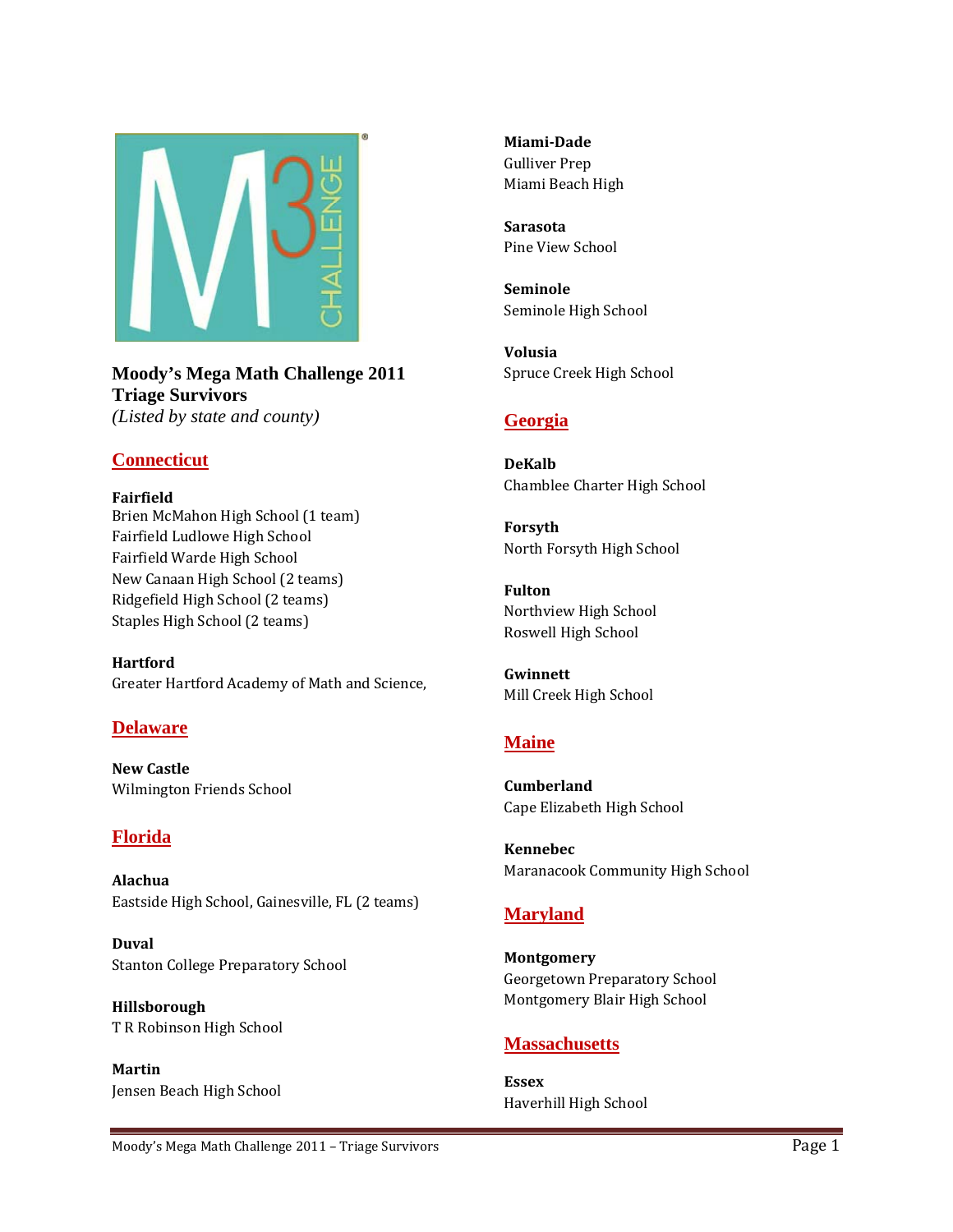**Middlesex** Advanced Math and Science Academy Arlington High School Belmont High School Westford Academy (2 teams)

**Norfolk** Needham High School

**Plymouth** Sacred Heart High School West Bridgewater Middle/Senior High School

**Worcester** Nashoba Regional High School Westborough High School Georgetown

### **New Hampshire**

**Merrimack** Bow High School

**Rockingham** Portsmouth High School

### **New Jersey**

**Bergen** Bergen County Academies (2 teams)

**Essex** Livingston High School (2 teams)

**Gloucester** Washington Township High School

**Hudson** McNair Academic High School

**Hunterdon** Hunterdon Central Regional High School

**Mercer** Princeton High School (2 teams) West Windsor‐Plainsboro High School South

#### **Middlesex**

Academy for Allied Health and Biomedical Sciences Carteret High School Middlesex County Academy North Brunswick High School St. Joseph High School The Middlesex County Academy for Science, Mathematics, and Engineering Technologies Wardlaw‐Hartridge School West Windsor‐Plainsboro High School North (2 teams)

#### **Monmouth**

High Technology High School (2 teams) Holmdel High School Marlboro High School Matawan Regional High School (2 teams)

**Morris** Delbarton School

**Somerset** Immaculata High School

**Sussex** Lenape Valley Regional High School

#### **Union**

Academy For Allied Health Sciences Governor Livingston High School (2 teams) New Providence High School

### **New York**

**Albany** Bethlehem High School

**Monroe** Pittsford Sutherland High School Rush Henrietta Senior High School

**Nassau** Paul D. Schreiber High School

**New York (Manhattan)** LaGuardia HS for M&A and PA Stuyvesant High School

Moody's Mega Math Challenge 2011 – Triage Survivors **Page 2011** – Page 2